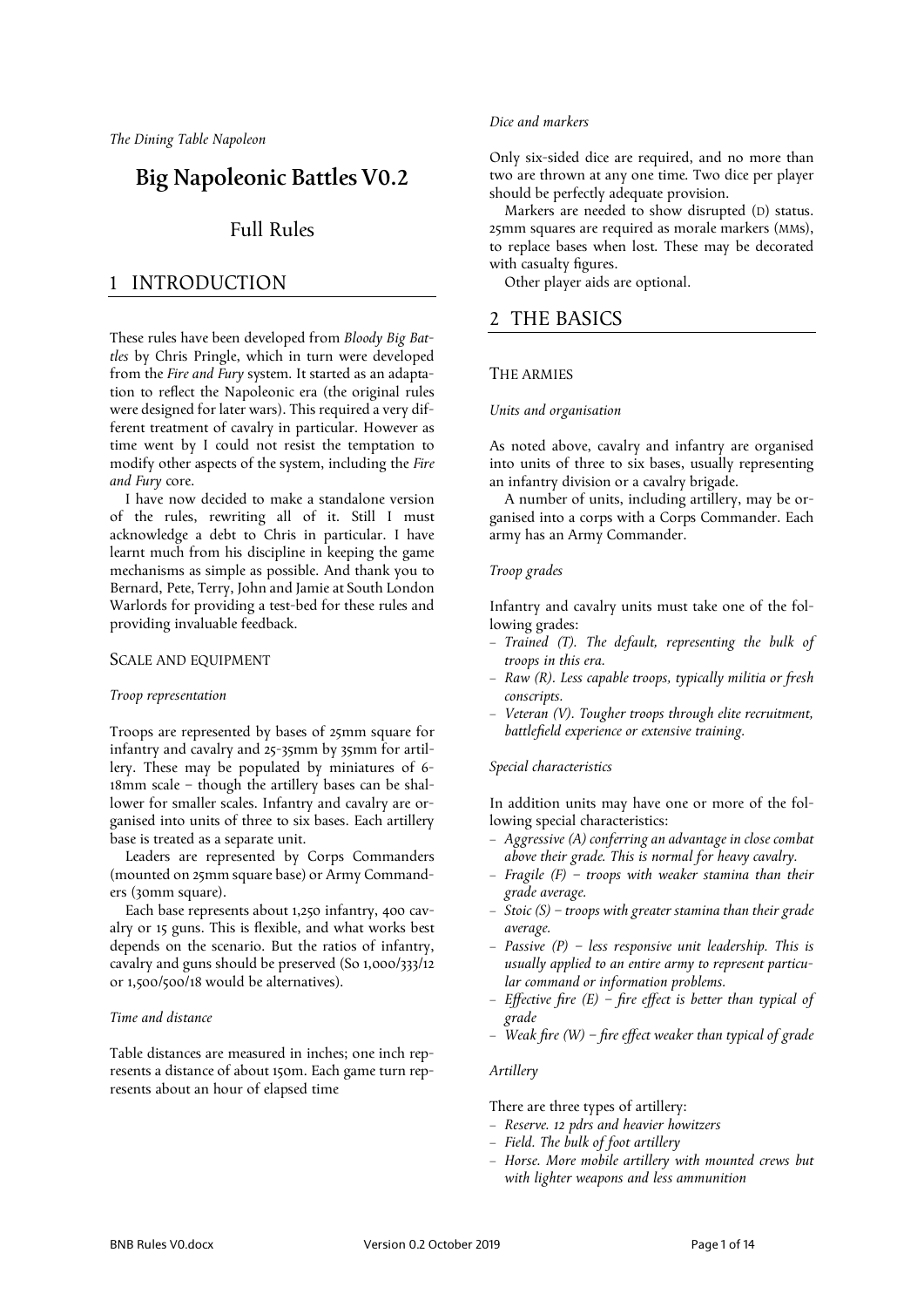Artillery is usually treated as Trained but might exceptionally be treated as Veteran or Raw.

# TERRAIN

# *Principles*

Only larger terrain features should be represented – meaning 500m or more in extent in the original. Minor obstacles, such as hedges and small streams should not feature either, unless there is a particularly good reason.

Terrain features are classed as areas, which are large enough to contain a number of bases, and linear features which bases may not occupy; and roads.

### *Going*

Terrain areas are classed as good or bad going, or impassable. This classification may vary by troop type (i.e. infantry, cavalry or artillery). Bad going slows movement; impassable terrain may not be occupied by that troop type at all.

# *Visibility: open or close terrain*

Most terrain is open, i.e. has no effect on visibility. This includes areas of broken terrain as open villages and brush. Close terrain, such woods and towns, limit visibility within, and block line of sight. Close terrain limits visibility to 3″ to and from units within the terrain, but not those at the edge.

Units are always able to detect others within 3″, regardless of terrain or obstacles. Units are big and the presence of skirmishers is not modelled directly.

#### *Cover*

Some types of terrain provide cover against fire. This is classed as light (typical of woods and open villages), medium (entrenchments and towns) and heavy (more substantial fortifications).

# *Obstacles*

Obstacles in most cases slow movement and may be impassable to particular types of troops. They may provide cover too.

# *Hills*

There are two key aspects to hills: slopes and ridgelines. A steep slope may be classed as bad going or even impassable. A ridgeline is a linear feature that blocks line of sight.

# *Open villages*

There are two classes of built-up area: open villages and towns. An open village is one where buildings are relatively spread out, and intermingled with small fields, orchards, gardens, etc. They are simply treated as areas of open terrain with light cover.

# *Towns*

Towns are denser areas of buildings organised into streets that are relatively easy to block. They are represented by areas of 3-4″ across. Smaller building models can be fixed to this, provided that there is space for up to six bases to occupy.

Towns must be traversed or occupied. To traverse use the rules on defiles. Only one unit may occupy a town area at a time.

### *Roads*

Only roads that are good enough to assist substantial bodies of troops should be represented, and they should be no wider than 25mm on the table. These may assist the movement infantry or cavalry in March formation, or limbered artillery.

# *Defiles: bridges, fords and streets*

A defile is a narrow feature which allows troops to pass obstacles. This includes bridges and fords across streams and rivers. It also includes streets which allow towns to be traversed. A narrow defile represents a passage through an impassable obstacle, such as a bridge over a river rather than a fordable stream.

# KEY DEFINITIONS AND CONCEPTS

#### *Disruption (Ds) and Good Order*

Disruption markers (Ds) are awarded to units by fire or close combat, or occasionally for other reasons to indicate a level of temporary loss of effectiveness. Up to two Ds may be carried. A unit with 2 Ds that suffers a further D loses a base instead (see rules on base removal).

Units with no Ds are in Good Order.

#### *Base removal and morale markers (MMs)*

Bases may be removed either as a direct combat or movement throw result or when a third D is awarded. When this happens not only is a base removed, but the unit is disrupted with a single D. This occurs whatever the number (if any) of Ds the unit was carrying before.

When a base is removed it is replaced by a morale marker (MM), except that a unit may carry no more than 3 MMs. A six-base units suffering its fourth base loss has two bases and three MMs.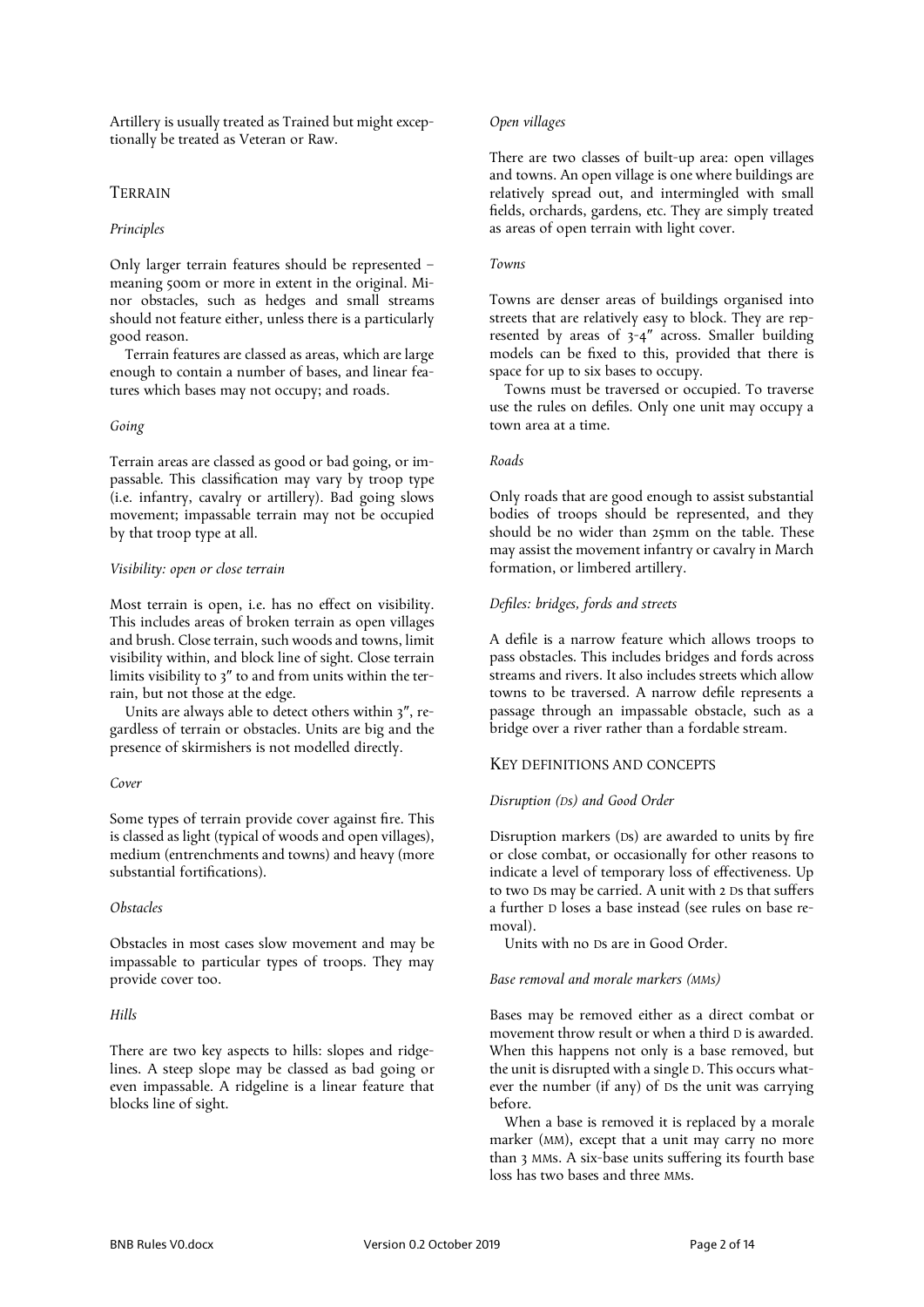### *Minimum unit size – unit removal*

Infantry and cavalry units must have a minimum of two functioning bases. When reduced to a single base, the unit is removed from play.

# *Centrepoint and Central Axis*

The Centrepoint is a point in the middle of the front edge of the unit. This is point around which a unit pivots during movement.

The central axis is a line at right angles to the front edge of a unit that passes through the centrepoint.

# *Zone of control (ZOC)*

All units other than generals exert a zone of control within 3″ from the base edge in all directions. A zone of control does not apply across impassable terrain, except in the frontal zone of an unlimbered artillery unit into open terrain.

Units in contact with an enemy unit exert no ZOC for as long as the contact is maintained.

Occupied towns exert a ZOC from the edge of the town area.

# *Contact Zone*

The Contact Zone of a unit is anywhere within 1″ of a base edge. Occupied towns count as a base, as do morale markers. This is not negated by enemy contact.

# *Frontal quadrant and flank zone*

The frontal quadrant is the area in front of a unit or individual base between lines projecting 45° from each corner.

The flank zone is an area behind the line formed by a continuation of the unit's front edge.

# THE GAME TURN

A game turn comprises two player turns, with each side alternating in the same order throughout the game.

- Each Player Turn comprises the following steps:
- *Unit Movement*
- *Move Generals*
- *Reaction Fire*
- *Initiative Fire*
- *Close Combat*

The player leading the Player Turn is referred to as the initiative player, and the other player as the responding player.

# *Multiplayer games*

The rules are written as if each side is controlled by a single player. This is for convenience, responsibility

for each side may be split between two or more players.

# 3 MOVEMENT

# THE MOVEMENT THROW

# *When and what*

In the unit movement phase the initiative player nominates units for movement in any order he chooses. He first takes the movement throw for that unit, and then completes any movement before making his next choice. All disrupted units must be picked, but a player may omit a unit in good order.

The throw is the total of two dice, modified by factors as described.

# *Units in good order*

The effect of each modified result is as follows:

| Score | Effect       |
|-------|--------------|
| 7+    | Full move    |
| 5,6   | Limited move |
| 2,3,4 | No move      |
| 0,1   | Retire       |
| -1    | Retreat      |
|       |              |

*Disrupted units*

The results table for units with one or two D markers:

| <b>Score</b> | <b>Effect</b>          |
|--------------|------------------------|
| $9+$         | Rally + full move      |
| 7,8          | Rally + limited move   |
| 5,6          | Rally + no move/retire |
| 2,3,4        | No move or retreat     |
| 0,1          | Retreat                |
| -1           | Broken – remove unit   |

# *Dice modifiers*

Note that some depend on state of order:

| – In command radius | $+1$ |
|---------------------|------|
| - March deployment  | $+1$ |
| – Veteran troops    | $+1$ |
|                     |      |

- *Stoic (disrupted only) +1*
- *Fragile (disrupted only) -1*
- *Passive (Good Order only) -1*
- *In close terrain or bad going -1*
- *Raw troops -1*
- *Double disrupted -1*
- *Each morale marker -1*

# *Full or limited move*

Movement is allowed at either full move allowance or the limited allowance as explained below.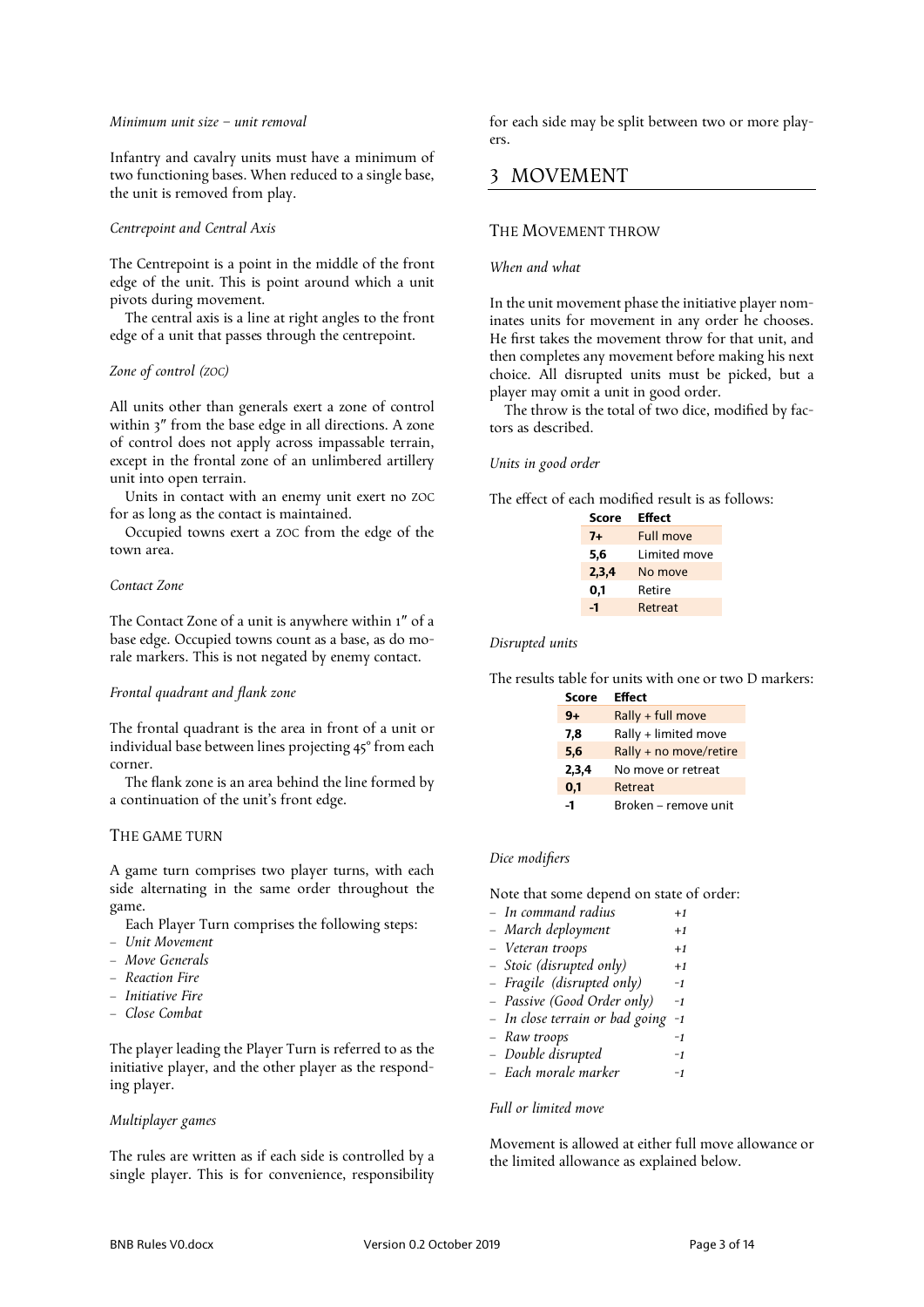# *No move*

No movement or redeployment can be made but the unit may change to or from square mode.

# *Retire*

The unit must complete a Retirement move as explained below.

#### *Retreat*

Complete an immediate Retreat move as described below, which includes suffering a (further) Disruption.

### *Rally (plus no move/retire)*

The unit loses all disruption markers. It may make a redeployment if combined with "no move".

As an alternative to rallying without moving, the unit may retire without rallying.

#### *No move or retreat*

The player may leave the unit in place without moving or redeploying or conduct a retreat move (which means suffering an additional D). The unit may change to or from square mode if it does not retreat.

### *In command radius*

The unit gets this modifier if any part of the unit is within 6″ of its own corps commander or the army commander, unless this goes through impassable terrain or an enemy unit's ZOC (the line may be bent round these obstacles).

This benefit is not cumulative: if the unit is within radius of both generals it still gets just +1.

# *March or limbered*

This modifier applies to infantry and cavalry in march deployment, or to limbered artillery.

#### *Troop grade*

Veteran troops get +1 and raw troops -1 in all circumstances.

# *Special characteristics*

The effect of these depends on whether the unit is in good order or disrupted. Passive (-1) applies to units in good order; stoic (+1) or fragile (-1) apply to disrupted units.

# *Terrain*

Units with any base in difficult terrain suffer this modifier. This includes close terrain or bad going, but

not light cover that is not also bad going. So it applies to woods, towns, marshes and steep slopes, but not to villages.

# *Morale markers*

Each MM causes a deduction of  $-1$  – this is cumulative so a unit may suffer as much as -3.

#### MOVE TYPES AND DISTANCES

### *Types of move*

Moves are classed into one of the following types

- *Advance. Move the greatest distance with the least flexibility*
- *Manoeuvre. A more flexible type of move with a lower allowance*
- *Retirement. A special type of Manoeuvre to move away from the enemy.*
- *Retreat. A disorderly retirement that moves a lot further.*

Moves consist of pivots and movements. The pivot is a rotation about the centrepoint to change the unit's facing. A pivot of more than 45° costs 3″ movement for infantry and cavalry for Advances, but is free any Manoeuvres, or for limbered artillery.

A movement consists of moving the unit itself while not changing the direction it faces (i.e. a translation for the mathematically inclined).

In addition moves may include redeployments, which are described further below.

# *Advance*

The Advance consists of an initial pivot, followed by movement directly along the unit's central axis. Any redeployment must be at the start of the move.

Cavalry and horse artillery may make a second pivot in the advance at any point, and then move in the new direction. But total movement must not exceed the allowance.

# *Manoeuvre*

The Manoeuvre consists of a straight-line movement in any direction, followed by a pivot. A redeployment may be carried out at the beginning or end of movement.

Cavalry and horse artillery may break their movement into two steps, first in one direction and then in another (to avoid terrain or enemy); a redeployment may take place after the first step.

#### *Retirement*

A retirement is a type of Manoeuvre, but it must be away from the enemy, as described below. When required by the movement throw the full movement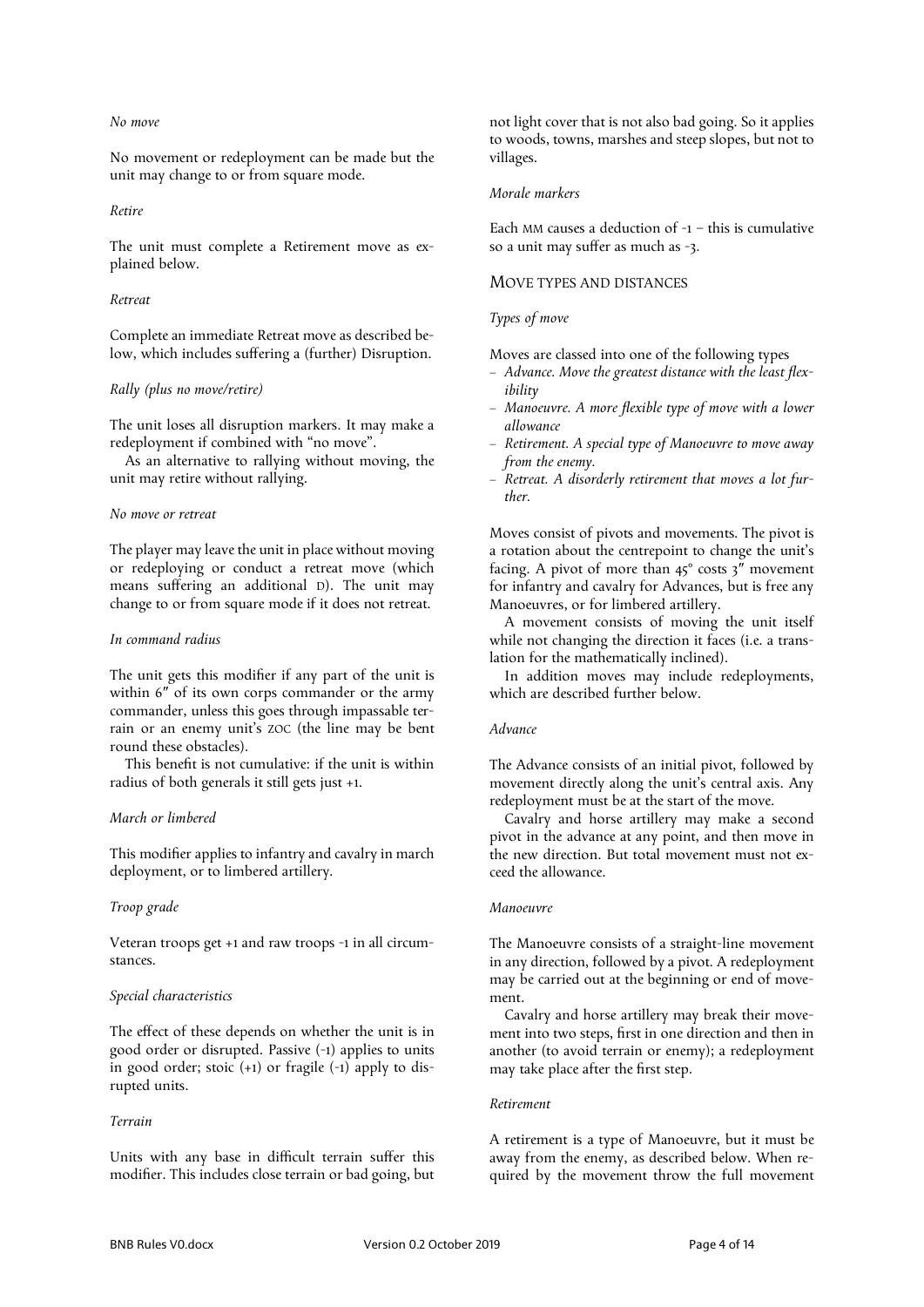allowance must be used, or a D suffered if this is not possible.

### *Retreat*

This is another move away from the enemy, but faster. Units retreating pick up a disruption and lose a base if they already have two DS. The unit ends the move either facing the direction it has moved or about-facing to the direction it has travelled. Movement is in a single straight line, although this may be in any direction.

When compelled by the movement throw the unit must move its full allowance or suffer an additional D if this is impossible. In other circumstances (e.g. evades or as an option to no movement on the Movement Throw) units must use at least half their allowance.

This move may not be combined with a redeployment, except that unlimbered artillery units limber at the start.

# *Away from the enemy*

This means:

- *The unit must end its movement further away from all enemy units within 12″ at the start.*
- *If it starts movement in the Frontal Zone and ZoC of an enemy unit, it must stay in the Frontal Zone of that enemy unit.*
- *It may not enter the ZoC of any new enemy unit.*

### *Movement allowances*

The following table shows movement allowances in inches for full/limited moves. This distinction is not made for a Retreat move – there is no reduction in move allowance for such moves.

| Type                  | Going | Infan-<br>try | Cav-<br>alry | Foot<br>art. | Horse<br>art. |
|-----------------------|-------|---------------|--------------|--------------|---------------|
| $Ad-$<br>vance        | Good  | 12/6          | 18/9         | 12/6         | 18/9          |
|                       | Bad   | 9/6           | 12/6         | 6/3          | 9/3           |
| $Ma-$<br>noeu-<br>vre | Good  | 6/6           | 9/6          | N/A          | N/A           |
|                       | Bad   | 6/3           | 6/3          | N/A          | N/A           |
| $Re-$<br>treat        | N/A   | 12"           | 18"          | 12"          | 18"           |

The following movement deductions also apply:

- *Pivot over 45° for Advance -3″*
- *Redeployment -3″*

A pivot can be a part of a redeployment, so this deduction is not paid for twice.

#### *Good and bad going*

The bad going rate applies if any part of the unit passes through bad terrain or crosses an obstacle in its move.

### *Defiles*

To pass a defile, including moving through towns, (except in March deployment) use the Manoeuvre move at the bad going rate for the whole move. If there is not enough move allowance for the whole unit to cross, then it halts at the entrance. A unit may always redeploy to March as an alternative, but that will leave it more vulnerable at the end. This is the only case when a Maneouvre may be used to make a forward movement in the enemy ZoC.

There is an automatic pivot at the entrance of the defile to face in direction of the defile, which is free whatever the angle.

After a defile has been passed a unit has a maximum frontage of three bases. Extended units with a frontage of four or more conduct an automatic redeployment to Depth. This does not apply if there is no barrier to the flank bases.

Only one unit may traverse a defile in a turn using Extended or Depth deployment. This may follow a unit in March, but a unit in March not vice versa.

#### *Interpenetration*

Units may pass through other friendly units provided they have sufficient movement allowance to clear them. They may not overlap at the end of movement.

There is an exception for units in March and limbered artillery using bonus movement along roads, which cannot pass through friendly units in March or limbered artillery already using the road.

Units may not pass through enemy units. Any contact must conform with the principles of close combat as explained below.

#### DEPLOYMENT AND SQUARE MODE

### *The deployments*

Units of this size (typically a division of half a dozen or more battalions) do not adopt formations as such, but the rules must reflect the main ways in which the component battalions are deployed.

Three types of deployment are open to infantry and cavalry units:

- *Extended. All the bases are lined up side-by-side in a straight line.*
- *Depth. Half the unit's bases (round up) are lined up next to each other, and the other half are lined up behind them. 5- or 6-base units may alternatively have a third rank, with two bases in each of the first two.*
- *March. All the bases are lined up one behind each other in a column.*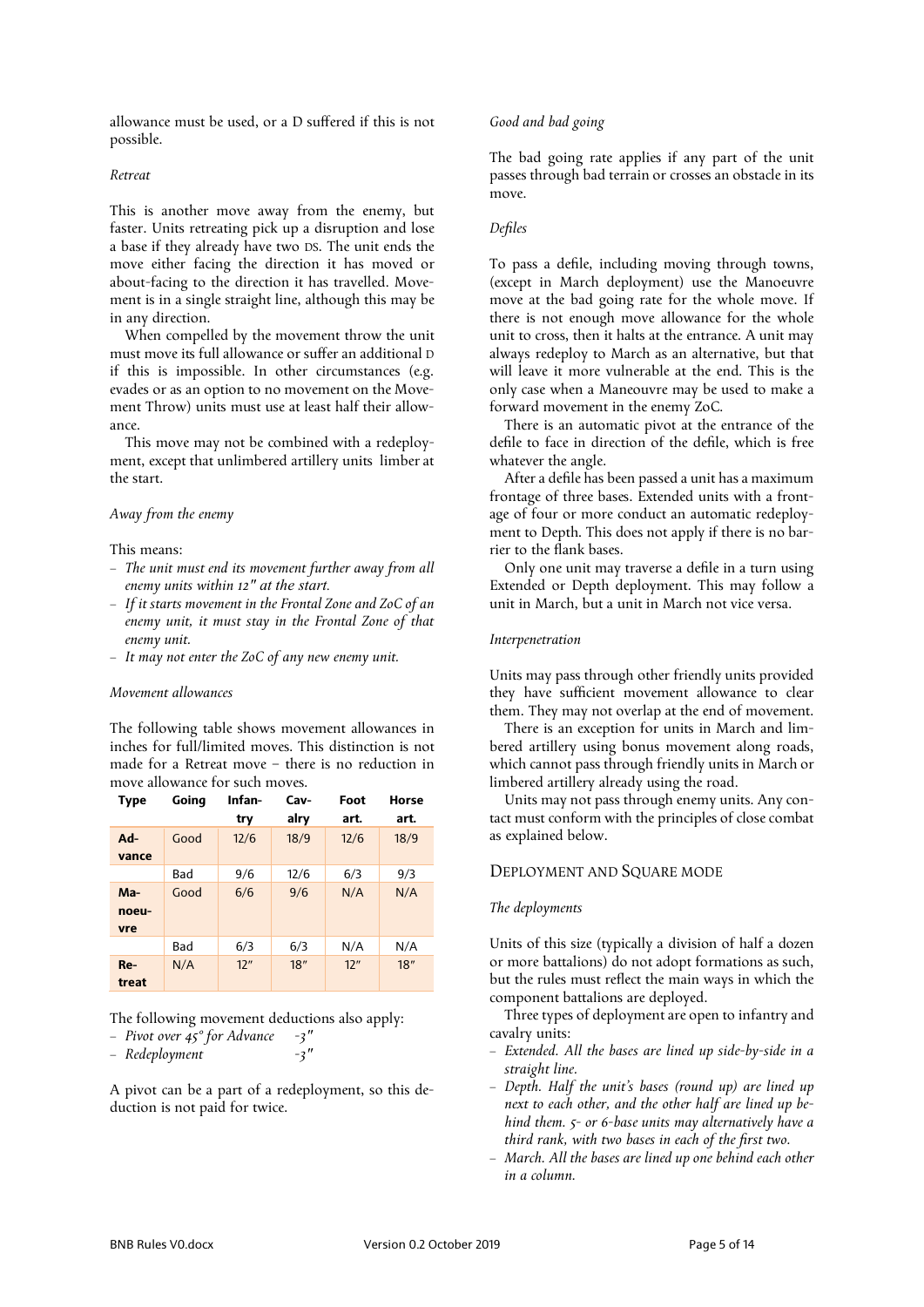For the ease of working the rules, units may not have crooked frontages. The bases in the front row must all be in a straight line.

# *Redeployment*

A redeployment move allows a unit to change deployment, with at the same time a free pivot. Units may also about-face as part of redeployment – i.e. each base reverses so that the unit faces in the opposite direction (moving one base to the new front rank in Depth if required).

Redeployment must take place at the start of a move for an Advance before any other movement takes place but can occur at the beginning or end a Manoeuvre (or at the break point for cavalry)/

Redeployment takes place as follows:

- *From March, by either forming Extended deployment by turning all the bases to the flank, or by forming Extended or Depth by holding the lead base static and placing the other bases beside or behind it; the lead base may take up any position in the front rank.*
- *From Extended or Depth to March, pick one base from the front rank and form up all bases behind it. Or turn all the bases in Extended deployment to one flank.*
- *From Depth to Extended: move the rear bases to either or both flanks.*
- *Extended to Depth: pick the required number of contiguous bases to serve as the front rank and form the others behind them.*

Large units in Depth that want to change from two to three ranks or vice versa do this with a redeployment, but they do not pay the cost to the Movement Allowance

# *Square mode*

In addition, infantry units in Extended or Depth deployments may adopt square mode. This is signified by pointing the bases on the ends of the front rank outwards, or the rear rank pointing backwards. This does not necessarily mean that all the battalions are adopting square formation, but it does mean that the unit as a whole is prepared for cavalry attack or attack from any direction.

Units in square mode cannot make an Advance move: all moves are at the Manoeuvre rate. Square mode may not be used in Retreat.

Square mode is adopted or relinquished at the start of the move, but with no move deduction, and can take place at the same time as a pivot or redeployment. The mode may also change as part of close combat results.

#### *Occupying towns*

Only infantry may occupy a town area, and only one unit at a time. It requires a redeployment (with the usual movement cost) once the edge of the area is

reached. Unlike other redeployments, it can be done at the end of an Advance move. An occupying unit also requires a redeployment to move out: forming up adjacent to the area (the same procedure is used to occupy an adjacent town area).

To denote occupation deploy the bases in the area facing outwards; they do not need to be in contact with each other. An occupied town area can be traversed in the move after deployment has been completed.

### *Morale Markers (MMs)*

If bases are lost, they are replaced by MMs. These take the place of bases in the above deployments. For combat purposes a base may always take the place of an MM beside it in the same rank to determine participation in firing or close combat and firing at an MM counts as firing at the unit.

In Extended deployment the first two MMs are placed at the flanks, and any third in the centre. For Depth the first MM is placed in the second rank (unless there is only one base there), the next in the front rank and the third in the front rank of a five-base unit or second rank of a six-base unit. If a six-base unit loses its fourth base, the base is taken from the front rank and replaced with a MM from the rear. In a three rank Depth unit one MM is placed in each rank starting from the rear.

In March the MMs are placed alternately with the remaining base, but never the lead base.in the rear of the column.

# **ARTILLERY**

#### *Artillery units*

Normally each artillery base is treated as a separate unit. However, when two or more bases in good order from the same corps (or army reserve) are within 3″ of each other they take a single movement throw. The individual bases may then move in any direction. Disrupted bases take separate movement throws.

### *Limbered artillery*

Artillery has two types of deployment: limbered and unlimbered. Limbered is treated in the same way as March for infantry (foot artillery, i.e. field and reserve artillery) or cavalry (horse artillery), with the additional freedom to pivot over 45° without cost.

All movement is treated as Manoeuvre.

Limbering up at the start of movement counts as a redeployment and the 3″ deduction applies.

#### *Unlimbered artillery*

When unlimbered, artillery units may not move, but they may pivot in any direction, if the Movement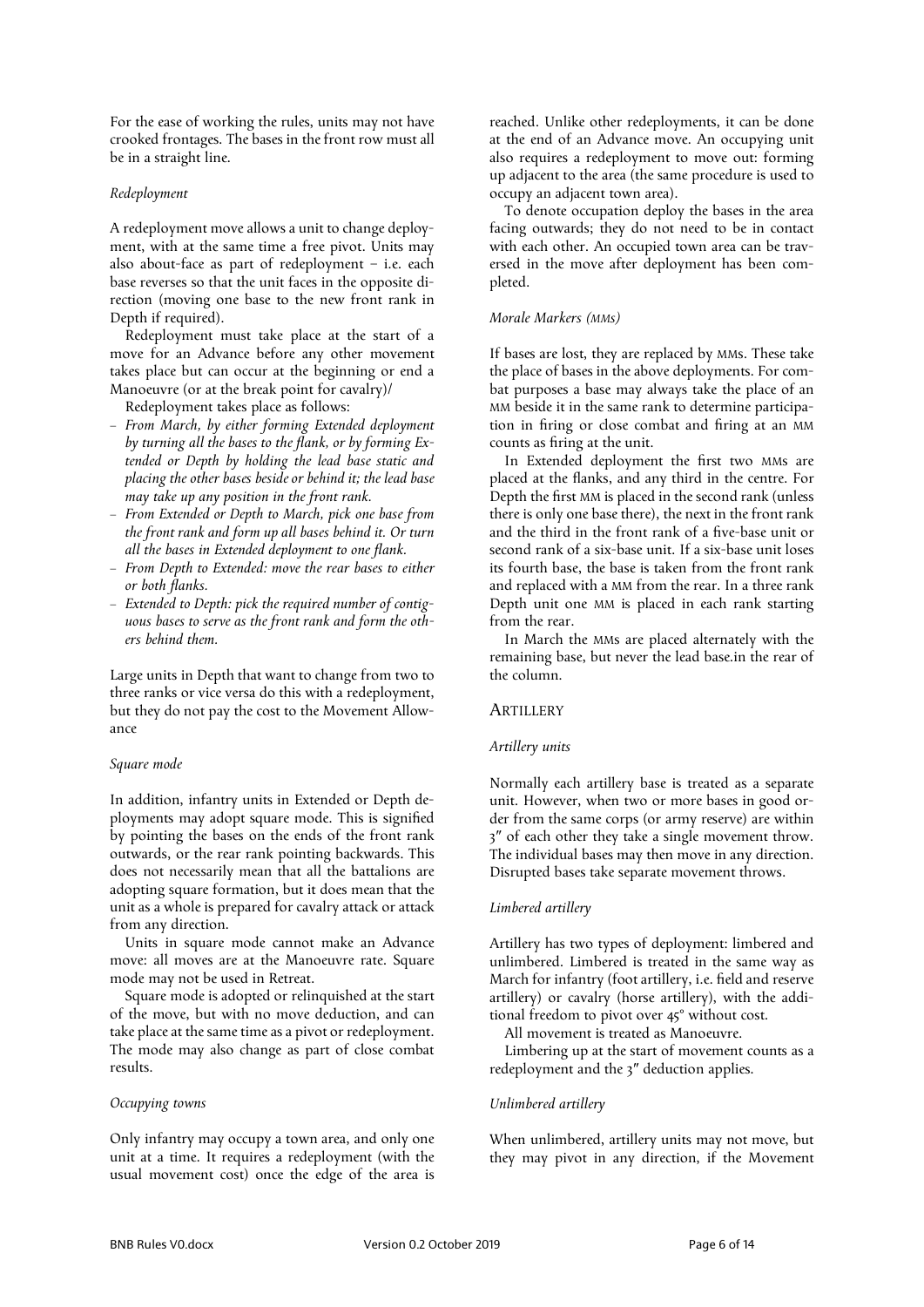Throw permits half or full movement. If the pivot is more than 45°, it may not fire that turn.

# *Unlimbering*

Unlimbering may take place at the start of a move, in which case the unit may fire in that Player Turn. Alternatively the unit may be unlimbered after movement, but it will be unable to fire until the next player turn (as reaction fire). The usual movement deduction applies.

Units may limber, move and unlimber in the same turn, after paying for two redeployments, but will have to wait to fire.

Units may be deployed to point in any direction when unlimbered.

# MOVEMENT AND THE ENEMY

# *Zone of Control*

An enemy ZOC places restrictions on movement:

- *Pivot before movement*
- *Forward or reverse only*
- *No exposure of flank*
- *Limited redeployment options*

These are explained below. Also, there is *No contact without Assault*, which is not directly linked to the ZOC, i.e. it applies even when the ZOC is neutralised.

# *Pivot before movement*

A pivot in a zone of is only allowed before any movement. This applies to any units entering the ZOC. This means that except in the case of a square (or the special case of a defile), movement is through Advance only.

#### *Forward or reverse only*

Units must move along their central axis, either forwards or backwards, in the ZOC. Sideways shuffles are not allowed.

### *No exposure of flank*

A unit may not conduct any move, pivot or redeployment that allows an enemy unit to enfilade it within its ZOC at any point during the move. A unit enfilades another unit if it is facing towards it and at least one base is in the enfiladed unit's flank zone.

# *Limited redeployment*

A unit in an enemy ZOC can only redeploy to Extended or Depth deployment. It cannot redeploy to March. Artillery may limber provided that it then moves out of the ZOC. Any redeployment must be before movement, except that artillery can unlimber.

# *No contact without Assault*

No unit may move into the contact zone of an enemy unit (i.e. within 1″) without conducting an Assault move, leading to close combat.

### *Assault moves*

An Assault move is an Advance move which ends up contacting an enemy unit and potentially initiating close combat. The essentials are the following:

- *It is an Advance move – so a pivot followed by straight line movement; units in square mode must come out of this mode first. Cavalry may use their extra pivot.*
- *Either the attacking unit's central axis must intersect the defending unit in the final advance; or*
- *The defending unit's central axis must intersect the attacking unit, or contact is made with the defending unit's flank (including units in Square).*
- *There must be sufficient movement allowance for at least part of the attacking unit to make contact with the enemy (not necessarily the principal target), and at this point the contact zone of the principal target must have been reached by at least one of the attacker's bases.*

If these criteria cannot be met, the advance must halt when it first reaches the enemy contact zone. An exception is made for attacks on units defending a defile, where a Manoeuvre may be used to make the approach.

The attacking unit may carry out a redeployment at the start of the move, but this will incur a movement cost. The Assault, of course, must conform with the rules on ZOC on exposure of flanks.

#### *Cavalry limitations*

Cavalry may not complete an assault on troops in bad going (for cavalry) or on towns, entrenchments or redoubts (except in some cases on flank/rear).

#### *Contact and alignment*

The Assault move may end in tangential contact. This position is retained during the Reaction Fire stage. This fire may stop the assault, in which case the unit is moved back along its axis. If not the unit proceeds to alignment with the target:

- *Pivot the unit from the point of contact to face the main target.*
- *Shuffle the unit sideways by up to 1″ to provide maximum contact with the principal target. This may eliminate an incidental contact by the flanking base, allowing the unit to advance to full contact.*

The 1″ shuffle rule is applied in all contacts, not just angular ones, to firstly avoid contact with units other than the principal defender, and secondly to ensure that the maximum number of bases are involved from both the principal attacker and defender. That is the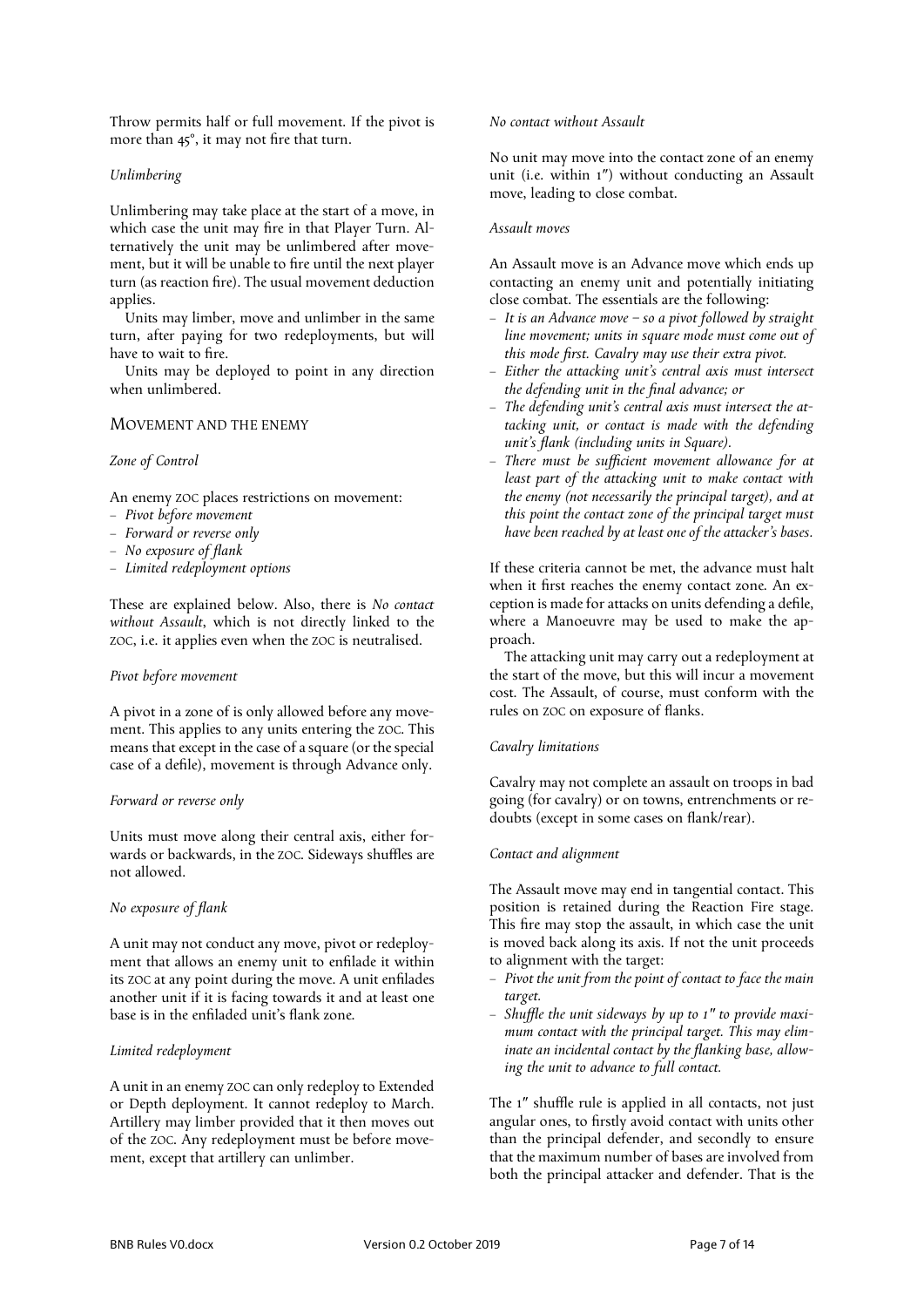priority sequence if these objectives conflict. No attacking base should be in contact with more than one enemy unit.

# *Supporting an assault*

Bases in the first two ranks may contribute to close combat. When a unit in Extended contacts an enemy in an Assault, friendly units may move to contact its rear to add their weight. Normal movement rules apply: note that the target unit's ZOC will be negated, so a Manoeuvre will normally be allowed, though the unit may not be in square mode.

Once contact is made, the supporting unit aligns so that its bases are lined up with those of the principal attacker. The supporting unit maintains its relative position if the Assaulting unit carries out an alignment.

Units may also move to assist a unit that has conducted an Assault by coming into contact with the principal defender alongside the main assault, even if neither side's centrepoint is in contact

# OTHER MOVEMENT RULES

#### *Units in March and road bonus*

Units in March (including limbered artillery) have special movement privileges:

- *They move freely through bridges and other defiles, provided that no unit in other deployments has traversed the defile earlier in move. Occasionally a defile might also be categorised as an obstacle (typical for fords), in which case it is treated as bad going.*
- *It may follow a road. As it does so it doubles its movement allowance (i.e. it may move an extra inch for each inch of road it moves along); it also ignores rules on pivots. This is known as road bonus. This bonus may only be used for one continuous stretch of road per turn.*

Units may not use road bonus to pass through other units on the road in March or limbered mode. Defiles may also be classed as breaks in the road (weak bridges, cluttered streets, etc.). In both cases the bonus only applies to movement up to the obstacle.

#### *Evade moves*

The responding player's cavalry, limbered artillery or unlimbered horse artillery may conduct an evade move if they come within an unobstructed 12″ of enemy units. This is carried out in the Initiative Player's movement phase, as the unit being evaded from reaches the 12″ distance or starts its move within that distance.

Evade moves are Retreat moves and must conform with the requirements of a Retreat move: it attracts a disruption marker (units with two Ds lose a base); at least half the move allowance must be used.

# *Isolated Artillery*

If an artillery unit starts its Movement throw closer to enemy infantry or cavalry than friendly infantry or cavalry, it must use any movement allowance to retire to a point where this is not so, or as far as it can towards friends if it cannot do so.

### *Displacements*

A unit may displace a friendly unit by moving into the ground it occupies. The displaced unit moves backwards to make room. This cannot be done to units who are in an enemy contact zone. This can be used to relieve units in an enemy ZOC. The displaced unit may still be moved later in the turn if it has not already done so.

A unit carrying out a retirement move that would result in an overlap with a friendly unit may displace it or move extra to clear it.

# *Table edge*

Units leave the table if their centrepoint crosses the table edge. Units forced to retreat or retire may treat the table edge as an impassable obstacle and take disruption instead.

Units that leave the table may only re-enter if the scenario permits.

# **GENERALS**

#### *Move Generals phase*

Generals are moved in a separate phase after all other movement. They may move freely up to 18″ (no movement throw), with any changes in direction, avoiding enemy ZOC s and impassable terrain, and using road bonus if available. They may pivot freely.

# *Displacing generals*

If, during a player's Move Generals phase any enemy general is in the ZOC of any of a hostile unit, and not in contact with a friendly unit, it is displaced – and temporarily removed from play. This may represent anything from being temporarily disorganised to being killed or taken prisoner. In addition, if a general is contacted by an enemy unit during the Movement phase it is also removed, unless it is in contact with a friendly unit.

### *Avoiding displacement*

Generals may not evade during opponent's movement, except to join a friendly unit within 3″ if the enemy approaches from further than 6″.

In addition, a general within 3″ of a unit that retires or retreats after combat (at any point of its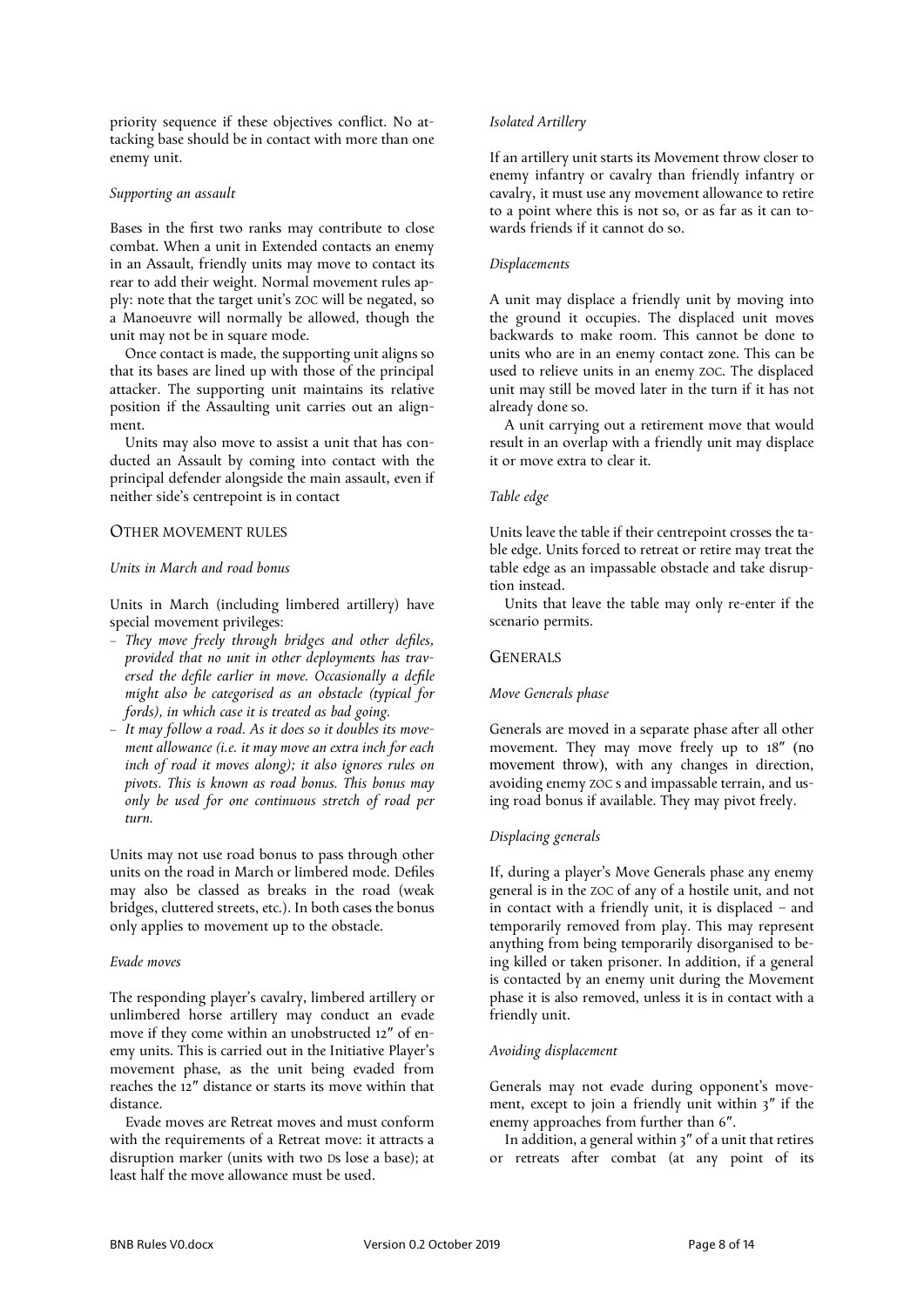movement) may join it. A general may also accompany a unit within 3″ if it conducts an exploitation.

# *Replacing displaced generals*

A replacement is put on the table accompanying one of the units under his command during that player's next Generals phase (i.e. too late to affect the next rpund of movement throws.

# 4 FIRING

# WHEN AND WHO

# *When firing takes place*

Firing is adjudicated after movement in the Reaction Fire and Initiative Fire phases, as follows:

- *Reaction Fire comes from the responding player's units who may fire at any units that became eligible during movement that player-turn.*
- *Initiative Fire is by the initiative player's units on enemy units eligible in the positions of units after movement.*

Initiative Fire is adjudicated after Reaction Fire has taken effect, so if Reaction Fire has disrupted a unit, that disruption will affect the Initiative Fire.

# *Who can fire?*

Only infantry and unlimbered artillery may fire. Fire is adjudicated base to base. Only bases in the front rank can fire. A unit can split its bases between different targets. All bases may fire once per player-turn if they have an eligible target, except that there are some restrictions for artillery:

- *Disrupted artillery can only at targets up to 3″.*
- *Artillery in good order may not fire in the Initiative Fire phase if it both moved and unlimbered in the Movement phase, or if an unlimbered unit pivoted more than 45°.*

# *Eligible targets*

This is worked out base to base. For one base to fire at another its target must be:

- *In the base's Frontal Zone. Any part of the target base counts. Exception: Squares fire all round.*
- *Visible (exception bouncethrough fire)*
- *In range. Measured from any part of the front edge of the base to any point of target.*
- *Not blocked by relevant terrain or other units except where overhead or bouncethrough fire is permitted. The firing base must be able to trace a straight line from the centre of its front edge to any part of the target base without passing through the terrain or unit.*

An exception for the first two points may be made for units being assaulted or conducting an assault, as described below.

# *Once per phase and Reaction Fire*

Any given unit may only be fired on once per phase. The fire from all units on that unit is combined for a single adjudication, apart from enfilade fire.

In the Reaction Fire phase, a unit may be fired on at any point in its movement. The fire from all the firing units is calculated together, even if the fired at different stages of the move. This may cause the target unit to be moved back along its line of march (i.e. halted before its movement is competed).

### *Squares*

Bases in Square mode can fire through any outside edge as if it was the front edge (but at reduced effect),

### *Towns*

Troops in towns do not have flanks and can fire out in any direction. No more than one base may fire for each 2″ of the area boundary. The units occupying are assumed to have reserves that can be deployed to critical areas, so it is not necessary to use the actual bases to determine position. Fire is measured from the area edge; similarly when firing at an occupied town, fire is directed to the area itself, not the occupying bases.

# *Enfilade fire*

Enfilade fire is that conducted by bases that are entirely in a base's flank zone (which includes to the rear – most of the effect is psychological). It is adjudicated separately from other fire, and any effects are additional. Squares cannot be enfiladed.

# *Bouncethrough and blind fire*

Artillery firing at targets in good going at ranges of over 3″ also affects units beyond the target within 3″ as bouncethrough fire. The firing unit traces a line from its centrepoint to the centre of its primary target (making any necessary adjustments to avoid intervening obstacles or units); if this line crosses further units within 3" point of first impact, this is a bouncethrough target.

This rule can be used to fire blind at a target hidden by a ridgeline (in good going), The firer aims at a dummy target on the ridgeline in front of the target and calculates eligibility from this.

# *Overhead fire*

Artillery may fire over other units or terrain such as villages and woods if either the firer or the target (or both) are on higher ground that the blocking unit or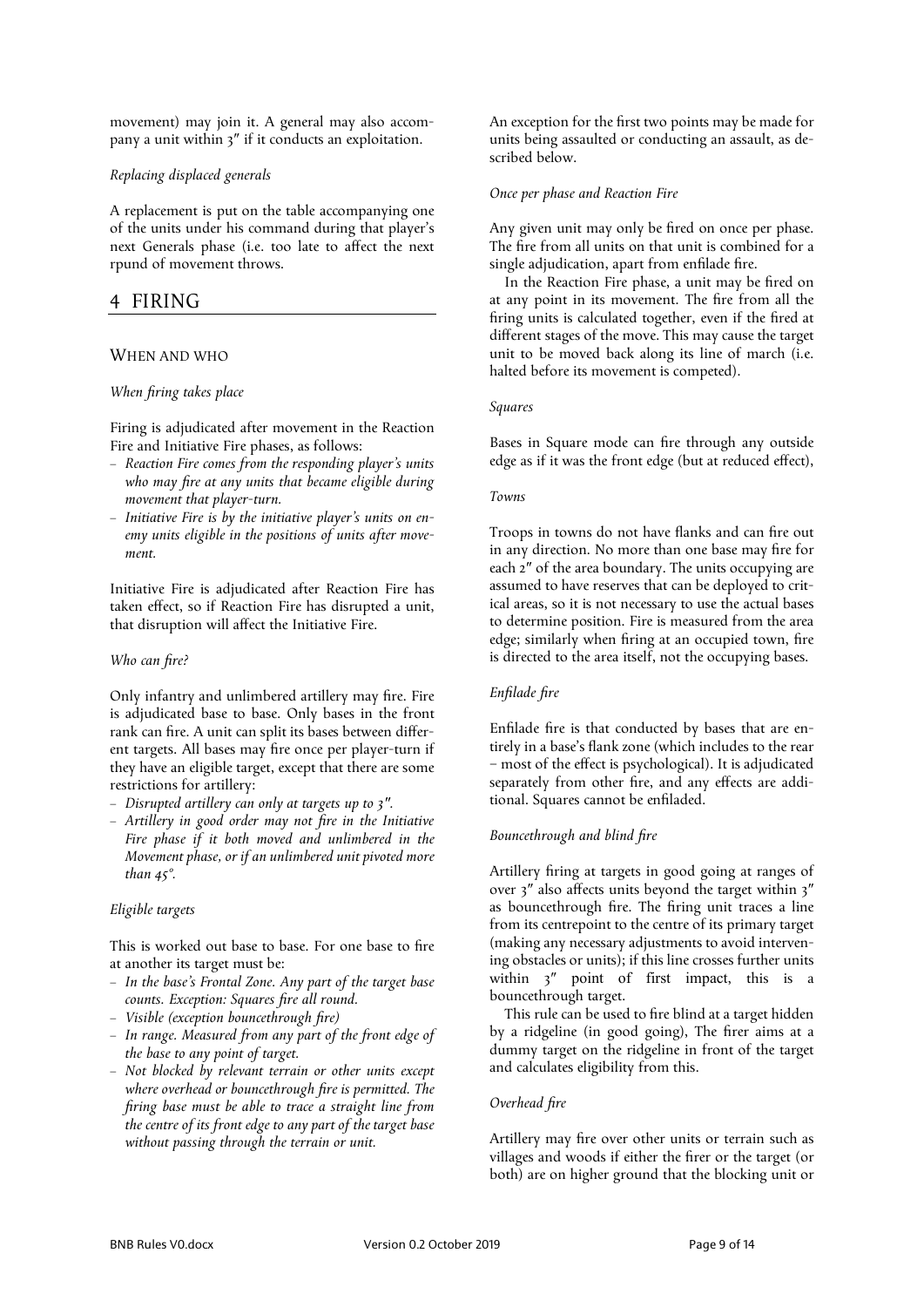terrain, and there is a minimum 3″ gap between the blockers and both firer and target.

### *Target priority*

Infantry bases must choose the nearest available target. If two targets are equidistant the firing player chooses. Obviously this means that any unit conducting an Assault move on the unit is given priority.

Artillery must fire at available targets within 3″ using the same priority rules as infantry. Targets further away are chosen by the firing player.

| Grade               | Good order | <b>Disrupted</b> |
|---------------------|------------|------------------|
| <b>Veteran Plus</b> | 2.5        | 1.5              |
| Veteran             | 2          | 1.5              |
| <b>Trained</b>      | 1.5        |                  |
| Raw                 | 1          | 0.5              |
| <b>Raw Minus</b>    | 0.5        | 0.5              |

The maximum range for all infantry fire is 3″.

### *Fire points: artillery*

Fire points depend on type of artillery and range.

|                         |              |              |              |                |                         | $111$ c cupic  |                 |              |              |              |                |                |                |
|-------------------------|--------------|--------------|--------------|----------------|-------------------------|----------------|-----------------|--------------|--------------|--------------|----------------|----------------|----------------|
| <b>2D6</b>              | 0.25         | 0.5          | $\mathbf{1}$ | $\overline{2}$ | $\overline{\mathbf{3}}$ | $\overline{4}$ | <b>2D6</b>      | 6            | 8            | 10           | 12             | 15             | $>15$          |
| $12*$                   | $\mathsf{R}$ | T            | $\vee$       | <b>DD</b>      | <b>DD</b>               | <b>DD</b>      | $12*$           | $\mathbf{1}$ | $\mathbf{1}$ | $\mathbf{1}$ | $\overline{2}$ | $\overline{2}$ | $\overline{2}$ |
| $11*$                   |              | $\mathsf{R}$ | T.           | $\vee$         | <b>DD</b>               | <b>DD</b>      | $11*$           | <b>DD</b>    | 1            | $\mathbf{1}$ | $\mathbf{1}$   | $\overline{2}$ | $\overline{2}$ |
| 10                      |              |              | $\mathsf R$  | T              | $\vee$                  | <b>DD</b>      | 10 <sup>°</sup> | <b>DD</b>    | <b>DD</b>    | $\mathbf{1}$ | $\mathbf{1}$   | 1              | $\overline{2}$ |
| 9                       | R            |              |              |                | T                       | $\vee$         | 9 <sup>°</sup>  | <b>DD</b>    | <b>DD</b>    | <b>DD</b>    | $\mathbf{1}$   | 1              | $\mathbf{1}$   |
| 8                       | $\mathsf{R}$ |              |              |                |                         |                | 8               | $\vee$       | <b>DD</b>    | <b>DD</b>    | <b>DD</b>      | $\mathbf{1}$   | $\mathbf{1}$   |
| $\overline{7}$          | $\mathsf{R}$ |              |              |                |                         |                | 7               | T            | $\vee$       | <b>DD</b>    | <b>DD</b>      | <b>DD</b>      | $\mathbf{1}$   |
| 6                       |              |              |              |                |                         |                | 6               | $\mathsf{R}$ | $\mathsf{T}$ | $\vee$       | <b>DD</b>      | <b>DD</b>      | <b>DD</b>      |
| $\sqrt{5}$              |              |              |              |                |                         |                | 5 <sup>5</sup>  |              | $\mathsf{R}$ | T            | $\vee$         | <b>DD</b>      | <b>DD</b>      |
| $\overline{4}$          |              |              |              |                |                         |                | $\overline{4}$  |              |              | $\mathsf{R}$ | T              | $\vee$         | <b>DD</b>      |
| $\overline{\mathbf{3}}$ |              |              |              |                |                         |                | 3               |              |              |              | $\mathsf{R}$   | T              | $\vee$         |
| $\overline{2}$          |              |              |              |                |                         |                | 2               |              |              |              |                | R              | $\mathsf{T}$   |
|                         |              |              |              |                |                         |                |                 |              |              |              |                |                |                |

*Fire table*

*\* Firer fatigue*

# CALCULATING EFFECT

# *Procedure*

Each firing base contributes fire points against its target. These points are added up for each target unit. This determines the starting column on the fire table. This column is shifted right or left depending on target characteristics. Throw two dice, cross reference the total score to the adjusted column and read off the effect. Carry out this out separately for enfilade fire.

#### *Fire points: infantry*

There are five grades of fire based on troop grade (from Veteran Plus to Raw Minus). The starting point is unit grade. Increase by one grade for Effective fire (E); reduce by one grade for weak fire (W). If the unit is in square, reduce the grade by one, but not below Raw Minus. The fire points per base for each grade is as follows, depending on whether the firing unit is in good order or disrupted:

| <b>Type</b>  | Up to $3''$ | 12" | 18''/BT |
|--------------|-------------|-----|---------|
| <b>Horse</b> | 3/2         | 1.5 |         |
| Field        | 4/2         | 7   |         |
| Reserve      | 4/2         | 7.5 | 1.5     |

The second number in the 3″ column applies if the unit is disrupted; disrupted artillery may not fire at longer ranges.

For bouncethrough or blind fire use the 18″ column at all ranges – the range must not exceed 18″.

#### *Using the Fire table*

The top row shows the basic fire points value for each column. Use the nearest column up to the total fire points against the target. So if it is 4 points use the 4 column; if it is 3.5 points, also use the 4 column. For 4.5 points use the 6 column, and so on.

Apply column shifts as described below. So if the basic value gives you the 4 column, a left-shift takes you to the 3 column; a right-shift takes you to the 6 column.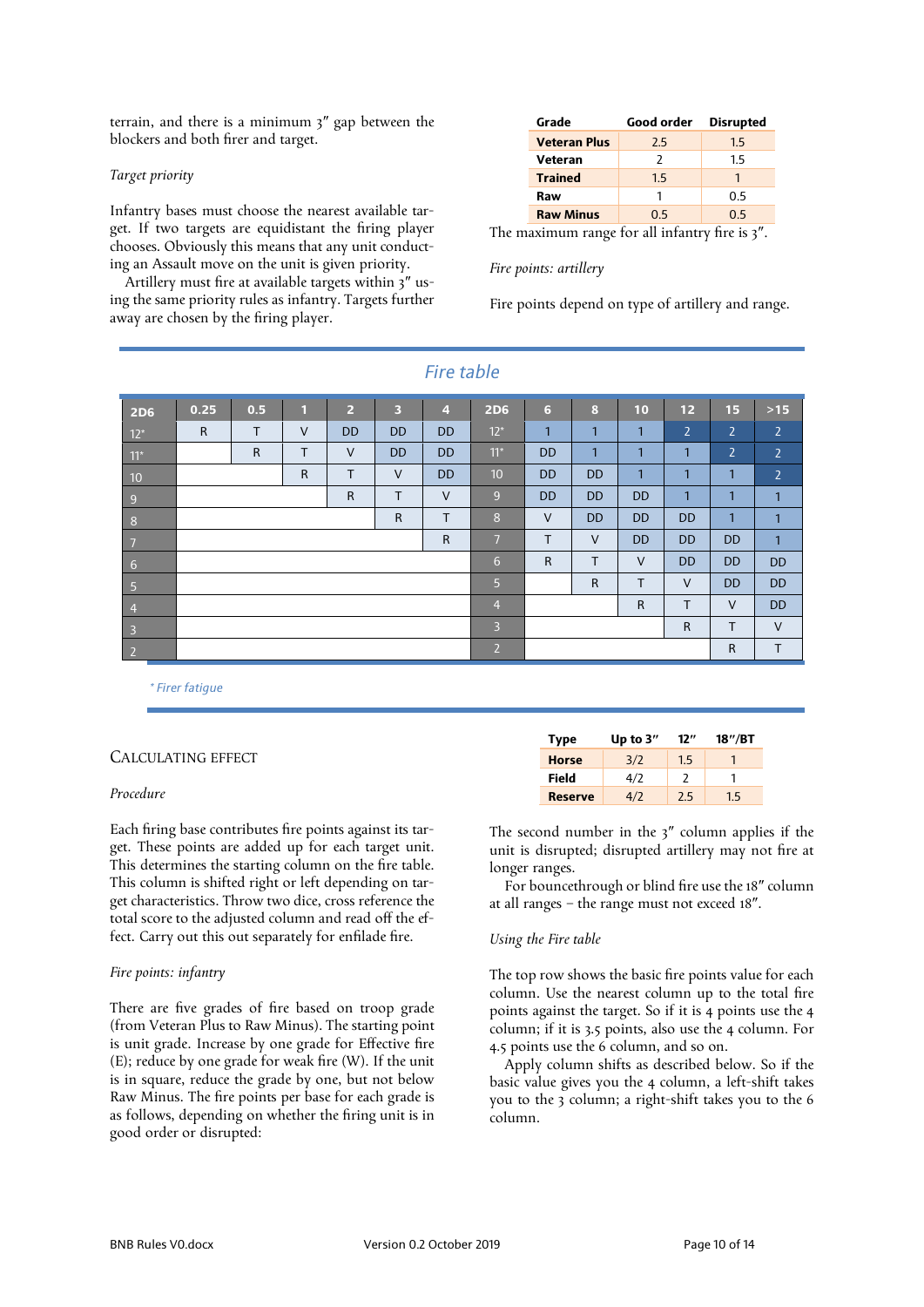# *The column shifts*

Column shift depends on target characteristics:

| Target is passing a defile             | 1 right  |
|----------------------------------------|----------|
| Target in square, march or enfilade    | 1 right  |
| Target in light cover                  | $1$ left |
| Target in medium cover                 | 2 left   |
| Target in fortifications, strong cover | 3 left   |

This should be self-explanatory, but where there is ambiguity (e.g. unit only partially in cover) apply the shift if it counts for half or more of the fire points.

# FIRING EFFECTS

#### *Disruption: R, T, V*

Where the table shows one of these results, apply a single D marker. In addition if inflicted by Reaction Fire on a unit that moved:

- *For the R result, raw units halt/recoil (see below) unless classed as stoic.*
- *For T result, all raw units, and trained units not classed as stoic halt/recoil*
- *For V result, all units halt/recoil except veteran units classed as Stoic.*

#### *DD: double disruption*

Apply two DS to the target. So if it is already disrupted (with one or two Ds), it loses a base (and retains a single D). If this is Reaction Fire on a unit that moved this player-turn, it suffers a halt/recoil.

#### *1, 2: lose one or two bases*

The number is the number of bases lost. The unit retains a single D after bases are removed, regardless of whether it was disrupted already, and suffers a halt/recoil result if Reaction Fire and the unit moved.

# *Halt/recoil*

Units that suffer a halt/recoil result in Reaction Fire while moving are moved back if they were moving towards the enemy. Infantry are moved back by the firing player to any point in its move where the maximum points where used against it, and always outside the contact zone. It follows that if the unit is conducting an Assault move, this fails and there is no close combat.

Any units behind the halted unit must move back also, but the unit may still complete a redeployment if this was part of the original move. The exception is artillery that were deployed at the start of the move; the target unit moves back through it if there is no room in front.

Cavalry and artillery are moved back in the same way as infantry above (artillery that unlimbered this

turn limber up); they then move back a further 3″ in the same direction, but may move through friendly units rather than displace them – moving further than 3″ if required to clear them. Artillery does not unlimber.

Units simply completing a redeployment, or unlimbered artillery conducting a pivot are not counted as moving for this purpose and remain in their new deployment.

If the additional 3″ move back by cavalry or artillery cannot be made because of impassable terrain or it would take them into an enemy ZOC, the additional movement is not made (at all), and there is no further penalty.

# *Firer fatigue*

A score of 11 or 12 represents an exceptional level of activity by the firer and this results in a penalty, which might be rationalised as ammunition loss or early commitment of reserves. The firing unit suffers a disruption. This does not apply if the firing unit is already disrupted or if it inflicts no damage.

Where more than one unit fired on the target, the fatigue result applies to the units that contributed the most fire points (excluding disrupted units), up to half the points used. The firing player chooses if this involves a choice between units that contributed the same number of points.

If fewer than half of the bases of the affected unit were firing (at any target), it is exempted from this penalty.

# FIRING AND THE ASSAULT

# *Procedure*

As noted above, an Assault move in the Movement Phase continues until first contact is made with the enemy. It is at this point that Reaction Fire is evaluated. All front-rank bases that would be entitled to take part in the subsequent close combat may fire, even if at that point they are out of arc – provided that they are engaged on their front edge (or any edge in a square).

If the attacking unit suffers a Halt/Retire result, this is implemented there and then. The unit is moved back out of any contact zone along its movement path.

If the attack is not halted, then, if required the attacking unit moves up into full contact and alignment as described in the movement rules. Initiative Fire is then evaluated if the attacker is infantry.

#### *Eliminating the defending unit.*

If Initiative Fire eliminates the defending unit, the attacker must conduct an immediate exploitation move, as describe in the close combat rules.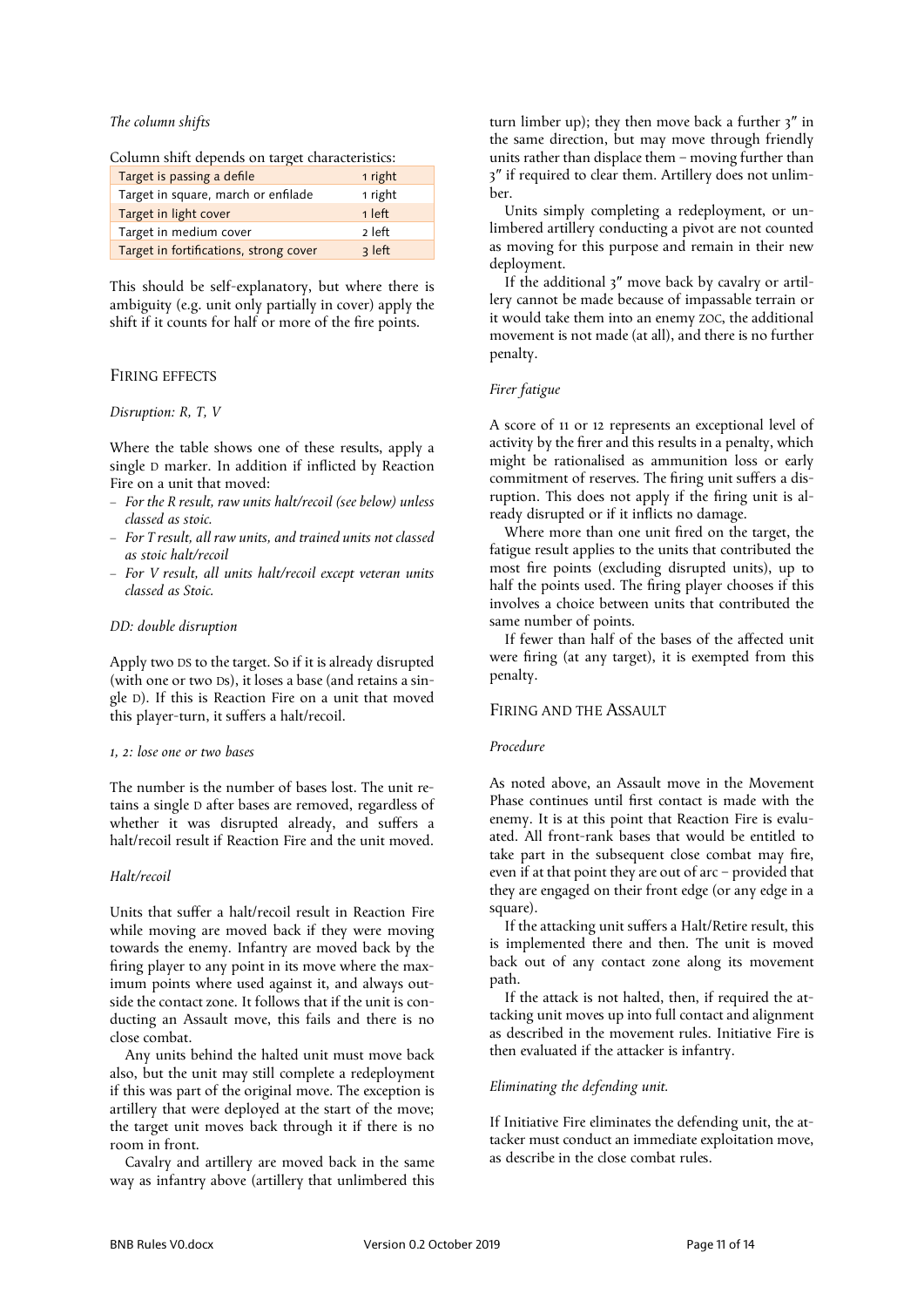# 5 CLOSE COMBAT

# METHOD

### *Initiating combat*

The movement rules on Assault moves describe how close combat is initiated. After movement units taking part conduct firing, which may pre-empt any combat, by halting the attack or eliminating one of the units.

# *Who takes part?*

All units with stands in the Contact Zone play a role. These are as follows:

- *Principal defender. Each defending unit contacted by an assaulting unit's centrepoint, or whose own centrepoint or flank is in contact with an attacker is a principal defender. There is one combat resolution per principal defender.*
- *Principal attacker. Every unit that conducts an assault move is a principal attacker for at least one combat. This occurs when either unit's centrepoint is in contact, or any base with the defender's flank.*
- *Supporting units. Other units with bases in the contact zone are supporting units, and also units involved solely because they are providing a second rank.*

# *The Combat Throw*

As stated above, there is a separate close combat for each principal defender, which may involve one or more principal attackers, and supporting units on either side. For each combat, each side throws a D6, which is modified as explained below.

Where two units are in contact that are both supporting units, there is no close combat process, though there is an exchange of fire. These incidental contacts affect things because they may draw bases away from the main combats.

#### *Which bases are involved?*

It is important to understand which bases are or are not involved in any combat. The general principles are

- *All bases of the principal defenders and attackers in the first two ranks, unless in contact with more than one unit, see below.*
- *Bases from supporting units if they are in contact with an enemy unit or with a friendly base that is in such contact, from any unit. Diagonal contacts are not counted.*

If an attacker is in contact with more than one enemy unit, bases must be allocated between different combats. This primarily depends on which unit they are in front-edge contact with, and any bases directly behind them. Otherwise allocation is at the attacker's discretion. This includes incidental contacts between

supporting units where there is no close combat determination.

MMs are not counted in the base totals but are treated as bases for the purposes of determining contact.

# **MODIFIERS**

# *Method*

Each side adds to its dice score to reflect its own advantages or opponent's disadvantages. Modifiers applicable to cavalry v. infantry combats differ from others.

| Advantage                | Cav. v. inf.             | Other                    |
|--------------------------|--------------------------|--------------------------|
| <b>Terrain defender)</b> | 1                        | $1 - 3$                  |
| Numerical: 3:2,/2:1,/3:1 |                          | 1/2/3                    |
| <b>Aggressive</b>        | 1                        |                          |
| <b>Superior grade</b>    |                          |                          |
| Depth deployment         | 1                        |                          |
| <b>In Square</b>         | 2                        |                          |
| <b>Flank attack</b>      | $\overline{\phantom{0}}$ | $\overline{\phantom{0}}$ |
|                          |                          |                          |
| Opposition disdady.      | Cav. v. inf.             | Other                    |
| Disrupted, or            | 2inf/1cav                | 1                        |
| <b>Double disruption</b> | 3inf/2cav                | 2                        |
| Each MM                  |                          |                          |

### *Combined arms attacks*

Where both infantry and cavalry attack the same unit, the combats are dealt with sequentially, based on the order in which contact was made.

# *Multi-unit combats*

Where more than one unit is involved, as a general rule the attribute must apply to half or more of the bases on that side. Exceptions:

- *For terrain advantage, it must apply to half or more of the front-rank bases in contact with the enemy.*
- *For outflanking it simply has to apply to one of the principal attackers (but not if one attacker is infantry and the other cavalry).*

For morale markers, take the largest of the principal attackers (not counting the MMs as bases!), not the complete total of MMs in units taking part. The attacker chooses if two units are the same size.

# *Terrain*

If the attacker has to cross an obstacle in the last 6″ of its advance, or move up a slope, or if the defender occupies difficult terrain or entrenchments, the defending unit gets a modifier. This is usually 1, but the exceptions are:

| – Entrenchments |  |
|-----------------|--|
|                 |  |

| - Redoubts (frontally) |  |
|------------------------|--|
|                        |  |

– *Narrow defile: 2*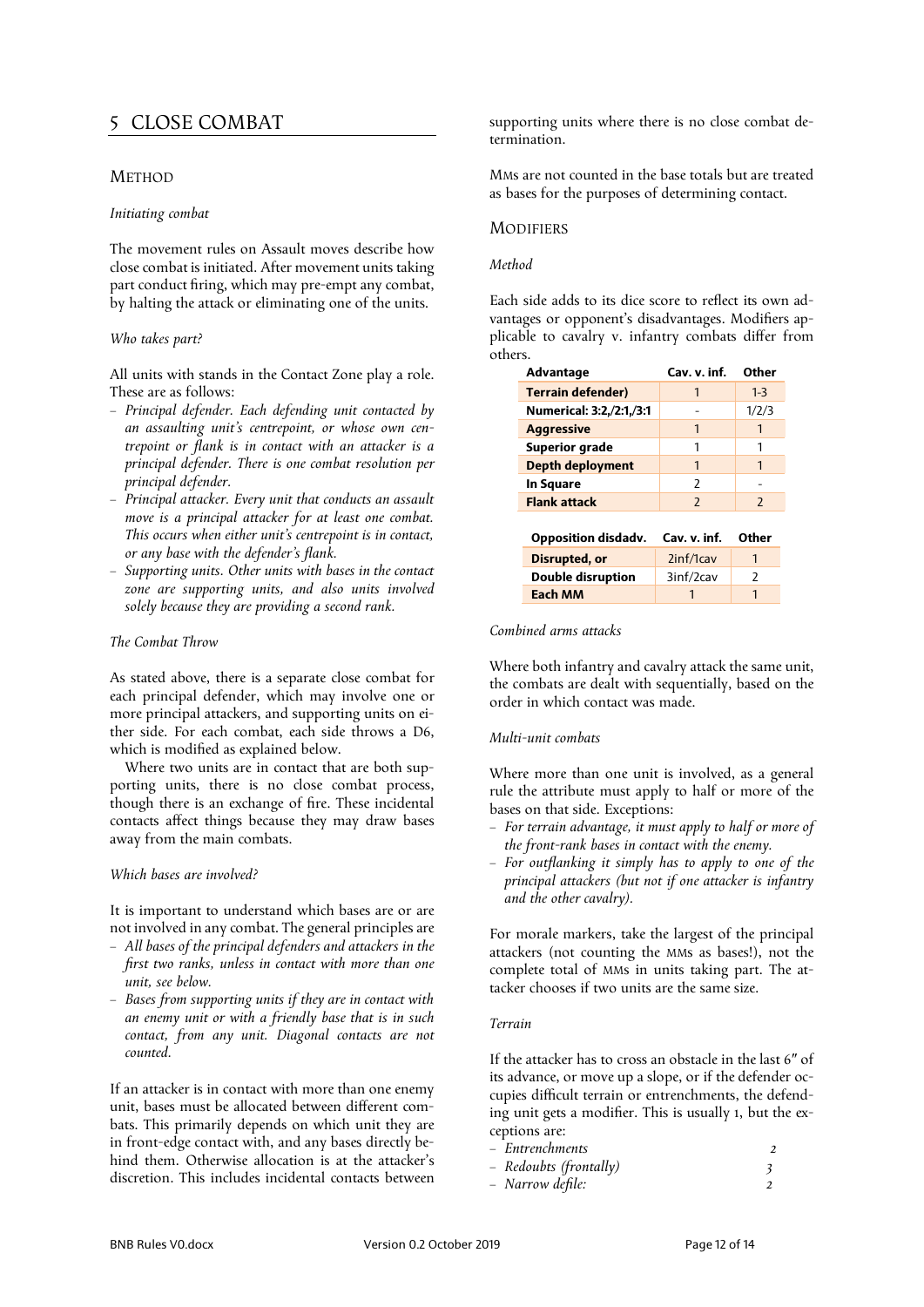These modifiers are non-cumulative, so crossing a stream uphill to attack troops in an open village is just a modifier of 1.

# *Numerical combat*

Count all the bases allocated to each side and compare. If the larger side exceeds the smaller by 3:2 then it gets a modifier of 1, 2:1, 2 and 3:1 3. See notes above about how to count these. These include supporting units and is the main way they can influence the combat.

This is not counted when attacking defiles or towns

# *Depth*

This advantage represents the availability of reserves to sustain combat. They do not apply when attacking or defending entrenchments, redoubts, towns, fortifications or defiles. It is easiest only to count it when it applies to just one side.

# *Flank attacks*

To get this advantage, the attacking unit must have started its assault with all its bases in the target's flank zone, as well as contacting its flank or rear.

Units in Square, or in towns do not have flanks and cannot be outflanked.

If a unit under flank attacks is subject to a second round of combat, it may turn to face its opponent, or (if infantry) form square, so that the flank advantage no longer applies.

# *Disruption*

If the opponent is disrupted (or half or more participating bases are) there is an advantage. For cavalry in combats against disrupted infantry it is 2. Double disruption adds a further point.

# **OUTCOMES**

# *Determination*

Subtract the defender's score from the attacker's. The net result gives the outcome according to the following table.

| Outcome    | <b>Defender</b> | Attacker          |
|------------|-----------------|-------------------|
| +7 or more | 2B Retreat      | D Exploit         |
| $+4,5,6$   | 1B Retire       | D Advance/Exploit |
| $+3$       | 1B Fall back    | <b>DD</b> Advance |
| $+2$       | DD Fall back    | D Advance         |
| $+1$       | D Fall back     | D Advance         |
| 0          | D Repeat        | D Repeat          |
| $-1$       | D Stand         | D Fall back       |
| $-2$       | D Stand         | DD Fall back      |
| $-3$       | D Stand         | 1B Fall back      |
| $-4,5,6$   | D Stand         | 1B Retire         |
| -7 or less | Stand           | D Retire          |

1B/2B mean the loss of 1/2 bases; the unit is disrupted. D means a single disruption, DD two. For explanation of other terms see below.

| <b>Action</b>    | Means                                    |
|------------------|------------------------------------------|
| <b>Advance</b>   | Move forwards by 1"                      |
| <b>Exploit</b>   | Move forwards 3" inf./6" cav.            |
| <b>Fall back</b> | Short Retirement of 3":                  |
| Repeat           | Conduct another round of combat          |
| <b>Retire</b>    | Conduct a full Retirement move           |
| Retreat          | Conduct a full Retreat move              |
| <b>Stand</b>     | Defender stays in place; may form square |

Further notes:

- *In many cases these actions are not followed when cavalry attack infantry – see below*
- *Advance/exploit means that the attacking player chooses between these options.*
- *Retirement and retreat are further explained in the movement rules. There is no additional D for a retreat unless the move cannot be completed.*
- *In the -7 result the attack balks before contact; the defender does not suffer disruption.*
- *If attacking a town, an advance result means that the attackers occupy it.*

# *Cavalry attacking infantry*

In addition to differences in the combat modifiers, the outcomes differ from other combats when infantry is the defender:

- *If infantry suffer a retire or fall back action when attacked, they instead stand, The cavalry falls back instead of advancing.*
- *Instead of the exploit option for the +4,5,6 result, the cavalry may conduct a further round of combat.*
- *If not already in Square, infantry that stand after the first round of combat adopt Square immediately, before any further combat round.*

# *Multiple attackers and supporting units*

All Principal Attackers suffer a D after each round of combat. However, a DD result means that a single additional D is inflicted, and base losses are the total across all units. The attacking player decides which units suffer these additional results.